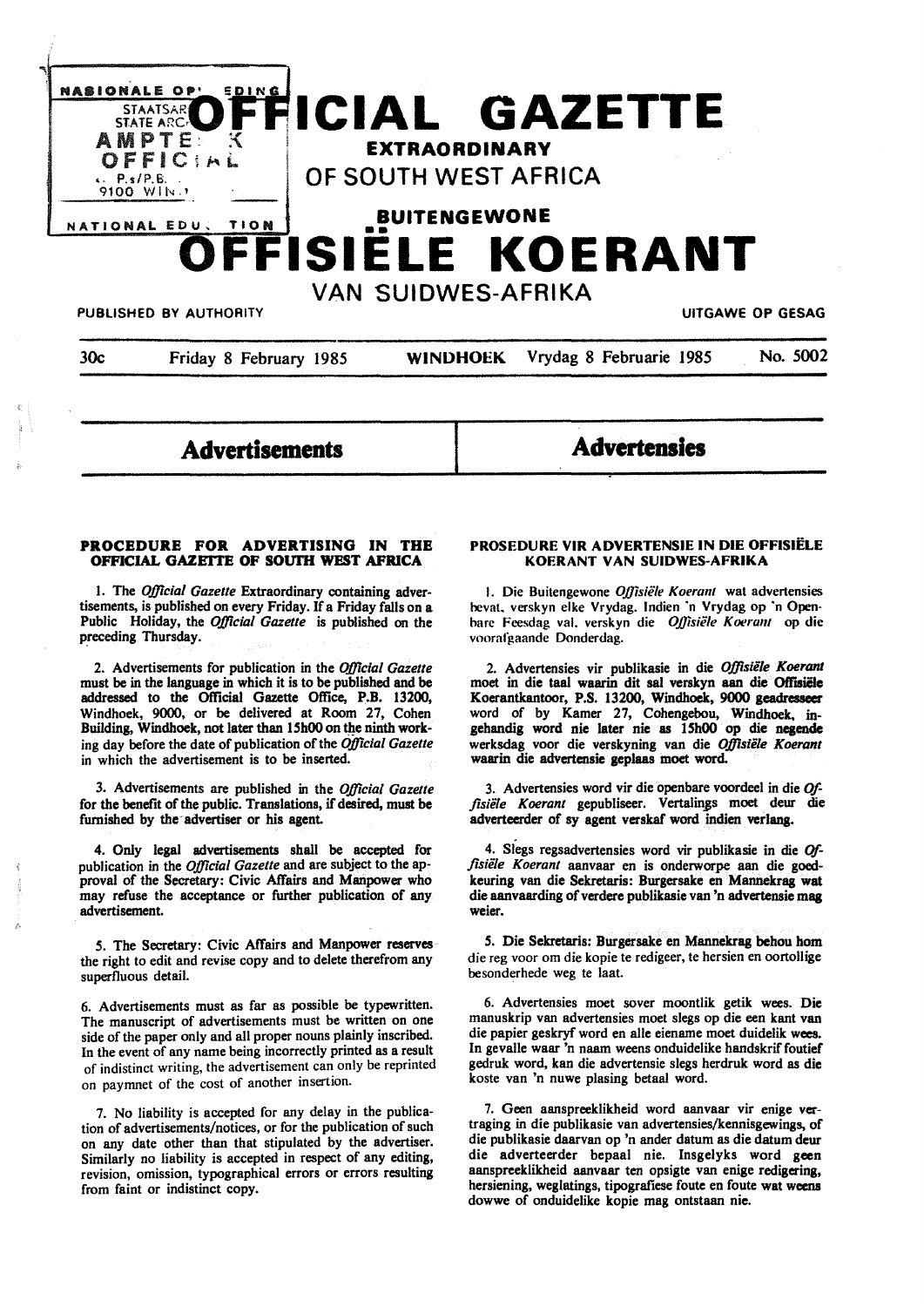8. The advertiser will be held liable for all compensation and costs arising from any action which may be instituted against the Administrator-General as a result of the publication of a notice with or without any omission, errors, lack of clarity or in any form whatsoever.

9. The subscription for.the *Official Gazette* is R20,00 per annum, post free in this territory and the Republic of South Africa, obtainable from Swapers Limited, P.O. Box 56, WINDHOEK, 9000. Postage must be prepaid by overseas subscriber. Single copies of the *Official Gazette* are obtainable from Swapers Limited, P.O. Box 56, Windhoek, 9000, at the price as printed on copy. Copies are kept in stock for two years only.

IO. The charge for the insertion of notices is as follows and is payable in the form of cheques, bills, postal or money orders:

#### LIST OF FIXED TARIFF RATES

| STANDARDISED NOTICES                                                                                                                                                                                       | Rate per<br>insertion<br>R |
|------------------------------------------------------------------------------------------------------------------------------------------------------------------------------------------------------------|----------------------------|
| Transfer of business                                                                                                                                                                                       | 3.25                       |
| Deeds: Lost documents                                                                                                                                                                                      | 6,00                       |
| Business notices                                                                                                                                                                                           | 5,00                       |
| Administration of Estates Acts Notices: Forms                                                                                                                                                              |                            |
| J. 187, 193, 197, 295, 297, 517 and 519                                                                                                                                                                    | 2.00                       |
| Third party insurance claims for compensation<br>Insolvency Act and Company Acts Notices: J. 28,                                                                                                           | 2,50                       |
|                                                                                                                                                                                                            | 4.00                       |
| $N.B.$ - Forms 2 and $6$ - additional statements<br>according to word count table, added to the<br>basic tariff.                                                                                           |                            |
| Change of name (four insertions) $\dots\dots\dots\dots$                                                                                                                                                    | 25,00                      |
| Naturalisation notices (including a reprint for the                                                                                                                                                        |                            |
| advertiser)                                                                                                                                                                                                | 2,00                       |
| Unclaimed moneys $-\text{only}$ in the <i>Official</i>                                                                                                                                                     |                            |
| Gazette Extraordinary, closing date 15 January<br>(per entry of "name, address and amount")                                                                                                                |                            |
|                                                                                                                                                                                                            | 0,80                       |
|                                                                                                                                                                                                            | 5.00                       |
| Slum Clearance Court Notices, per premises                                                                                                                                                                 | 4,00                       |
| Lost life insurance policies $\dots\dots\dots\dots\dots$<br>alagisk a før ver til eller eller a                                                                                                            | 2.00                       |
|                                                                                                                                                                                                            |                            |
| NON-STANDARDISED NOTICES                                                                                                                                                                                   |                            |
| Company notices:                                                                                                                                                                                           | R                          |
| Short notices: Meetings, resolutions, offer of com-<br>promise, conversion of companies, voluntary win-<br>dings-up, etc.: closing of members' registers for<br>transfers and/or declarations of dividends | 11,00                      |
| Liquor Licence Notices (in Gazettes, Extraor-                                                                                                                                                              |                            |
| viz. June/Tvl.; November/Cape; January/O.F.S.;                                                                                                                                                             |                            |
| April/Natal), per bilingual application                                                                                                                                                                    | 7,00                       |
|                                                                                                                                                                                                            |                            |
| Declaration of dividends with profit statements,<br>including notes                                                                                                                                        | 25,00                      |
|                                                                                                                                                                                                            |                            |
| Long notices: Transfers, changes in respect of<br>shares or capital, redemptions, resolutions, volun-                                                                                                      |                            |
| tary liquidations                                                                                                                                                                                          | 37,00                      |
|                                                                                                                                                                                                            |                            |
| Trade marks in South West Africa                                                                                                                                                                           | 11,00                      |
| Liquidators' and other appointees' notices                                                                                                                                                                 | 7,00                       |

8. Die adverteerder word aanspreeklik gehou vir enige skadevergoeding en koste wat voortvloei uit enige aksie wat weens die publikasie hetsy met of sonder enige weglating, foute, onduidelikhede of in watter vorm ookal, van 'n kennisgewing teen die Administrateur-generaal ingestel word.

9. Die jaarlikse intekengeld op die *Offisiële Koerant* is R20,00 posvry in hierdie gebied en die Republiek van Suid-Afrika, verkrygbaar by Swapers Beperk, Posbus 56, Windhoek, 9000. Oorsese intekenaars moet posgeld vooruitbetaal. Enkel eksemplare van die Offisiële Koerant is verkrygbaar van Swapers Beperk, Posbus 56, Windhoek, 9000 teen die prys soos gedruk op eksemplaar. Eksemplare word vir slegs twee jaar in voorraad gehou.

IO. Die koste vir die plasing van kennisgewings is soos volg en is betaalbaar by wyse van tjeks, wissels, pos- of geldorders:

#### LYS VAN VASTE TARIEWE

| GESTANDAARDISEERDE ings<br>KENNISGEWINGS                                                                                                                                                                         | Tarief per<br>plasing<br>R |
|------------------------------------------------------------------------------------------------------------------------------------------------------------------------------------------------------------------|----------------------------|
|                                                                                                                                                                                                                  | 3,25                       |
| Aktes: Verlore dokumente                                                                                                                                                                                         | 6,00                       |
| Besigheidskennisgewings<br><br>Boedelwettekennisgewings: Vorms J. 187, 193                                                                                                                                       | 5,00                       |
| $197, 295, 297, 517$ en 519                                                                                                                                                                                      | 2,00                       |
| Derdepartyassuransie-eise om skadevergoeding<br>Insolvensiewet- en maatskappywettekennisge-                                                                                                                      | 2,50                       |
| wings: J. 28, J. 29. Vorms 1 tot 9                                                                                                                                                                               | 4,00                       |
|                                                                                                                                                                                                                  |                            |
| L.W. - Vorms 2 en 6 - bykomstige verkla-                                                                                                                                                                         |                            |
| rings volgens woordetaltabel, toegevoeg tot die<br>basiese tarief.                                                                                                                                               |                            |
| Naamsverandering (vier plasings)<br>Naturalisasiekennisgewings (insluitende 'n her-                                                                                                                              | 25,00                      |
| druk vir die adverteerder)                                                                                                                                                                                       | 2.00                       |
| Onopgeëiste geld — slegs in die Buitengewone<br>Offisiële Koerantsluitingsdatum 15 Januarie (per                                                                                                                 |                            |
| inskrywing van "naam, adres en bedrag")                                                                                                                                                                          | 0,80                       |
| Slagterskennisgewings                                                                                                                                                                                            | 5.00                       |
| Slumopruimingshofkennisgewings, per perseel                                                                                                                                                                      | 4,00                       |
| Verlore lewensversekeringspolisse                                                                                                                                                                                | 2,00                       |
|                                                                                                                                                                                                                  |                            |
| NIE-GESTANDAARDISEERDE KENNISGEWINGS                                                                                                                                                                             |                            |
| and such any complete the<br>Maatskappykennisgewings:                                                                                                                                                            |                            |
| Kort kennisgewings: Vergaderings, besluite, aan-<br>bod van skikking, omskepping van maatskappye,<br>vrywillige likwidasies, ens.: sluiting van lederegis-<br>ters vir oordragte en/of verklarings van dividende | 11,00                      |
| Dranklisensiekennisgewings (in Buitengewone Of-                                                                                                                                                                  |                            |
| fisiële Koerante, t.w. Junie/TVI.; November/Kaap;                                                                                                                                                                |                            |
| Januarie/OVS; April/Natal) per tweetalige<br>aansoek                                                                                                                                                             | 7,00                       |
| Verklaring van dividende met profytstate, notas<br>ingesluit                                                                                                                                                     |                            |
|                                                                                                                                                                                                                  | 25,00                      |
| Lang kennisgewings: Oordragte, veranderings met<br>betrekking tot aandele of kapitaal, aflossings, be-                                                                                                           |                            |
| sluite, vrywillige likwidasies                                                                                                                                                                                   | 37,00                      |
| Handelsmerke in Suidwes-Afrika                                                                                                                                                                                   | 11,00                      |
| Likwidateurs en ander aangesteldes se kennisge-<br>wings                                                                                                                                                         | 7,00                       |
|                                                                                                                                                                                                                  |                            |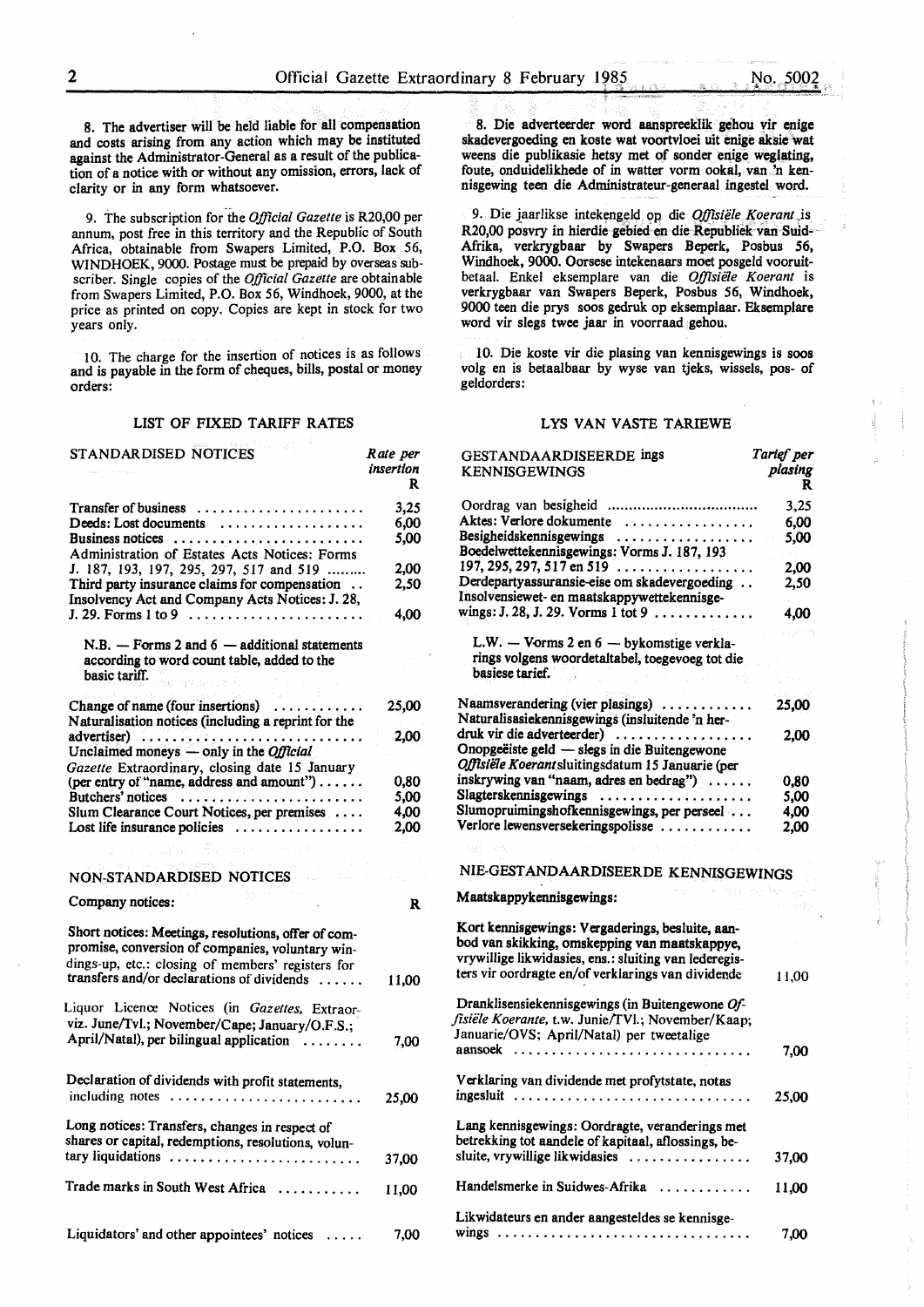# .SALES IN EXECUTION AND OTHER PUBLIC SALES:

| Sales in execution $\dots \dots \dots \dots \dots \dots \dots$<br>Public auctions, sales and tenders: | 18.00    |
|-------------------------------------------------------------------------------------------------------|----------|
| Up to 75 words $\dots\dots\dots\dots\dots\dots\dots\dots$                                             | 6.00     |
|                                                                                                       | $-15.00$ |
|                                                                                                       | 23.00    |

#### ORDERS OF THE COURT:

Provisional and final liquidations or seque-

|                                                           | 14.00 |
|-----------------------------------------------------------|-------|
| Reduction or change in capital mergers, offer of          |       |
| compromise                                                | 37.00 |
| Judicial managements, curator bonis and similar           |       |
| and extensive rule nisi                                   | 37.00 |
| Extension of return date $\dots\dots\dots\dots\dots\dots$ | 4.00  |
| Supersession and discharge of petitions (J. 158).  4,00   |       |

11. The charge for the insertion of advertisements other than the notices mentioned in paragraph 10 is at the rate of 56c per cm double column. (Fractions of a cm must be calculated as a cm).

12. No advertisements shall be inserted unless the charge is prepaid, Cheques, drafts, postal or money orders must be made payable to the Secretary: Civic Affairs and Manpower.

#### **Vorm/Form J 187**

## **LIQUIDATION AND DISTRIBUTION ACCOUNTS IN DECEASED ESTATES LYING FOR INSPECTION**

In terms of section 35(5) of Act 66 of 1965, notice is hereby given that copies of the liquidation and distribution accounts (first and final, *unless otherwise stated)* in the estates specified below will be open for the inspection of all persons interested therein for a period of 21 days (or shorter or longer if *specially stated)* from the date specified or from the date of publication hereof, whichever may be the later, and at the offices of the Master and Magistrates as stated.

Should no objection thereto be lodged with the Master concerned during the specified period, the executors will proceed to make payments in accordance with the accounts.

209/84 KRUGER Andre 490204 5047 00 I Okahandja Suplementêre Rekening tot die Eerste en Finale Barclays Nasionale Bank Beperk Posbus 1014, Kimberley.

448/84 STANGE (Gebore Kraus) Anna 1608270011108 62 Cnr. Bismarck & Swakop Street Swakopmund Swakop: mund Windhoek **W.S.** Stange c/o Barclays N'ational Bank Ltd PO Box 1014 Kimberley 8300.

410/84 BOUWER Dirk Willem 230819 5002 006 Mostertstraat 770. Pioniers Park Windhoek Catharina Margaritha (Margaretha) Wilhelmina Bouwer (Voorheen Germishuys, gebore Van Vuuren) Windhoek RH Meyeridricks, Bestuurder. Santamtrust Beperk, Posbus 4333, Kaapstad (Eksekuteur).

250/83 HARTNEY Pierre Elroy Glynn 5912315016205 Opuwo Windhoek Windhoek Prokureur Andreas Vaatz 410 **SWABS** Gebou Post Straat Posbus 23019 Windhoek.

## GEREGTELIKE EN ANDER OPENBARE VERKOPE:

| Geregtelike verkope<br>Openbare veilings, verkope en tenders: | 18.00         |
|---------------------------------------------------------------|---------------|
|                                                               | 6.00<br>15.00 |
| $251$ tot 350 woorde                                          | 23.00         |

#### ORDERS VAN DIE HOF:

| Voorlopige en finale likwidasies                              |       |
|---------------------------------------------------------------|-------|
|                                                               | 14.00 |
| Vermindering of veranderings in kapitaal-                     |       |
| samesmeltings, aanbod van skikking                            | 37.00 |
| Geregtelike besture, kurator bonis en soortgelyke             |       |
| en uitgebreide bevel nisi                                     | 37,00 |
| Verlenging van keerdatum $\ldots \ldots \ldots \ldots \ldots$ | 4.00  |
| Tersydestellings en afwysings van petisies (J. 158)  4,00     |       |

11. Die koste vir die plasing van advertensies, behalwe die kennisgewings wat in paragraaf 10 genoem word, is teen die tarief van 56c per sm dubbelkolom. (Gedeeltes van 'n sm moet as volle sm bereken word).

12. Geen advertensie word geplaas tensy die koste nie vooruitbetaal is nie. Tjeks, wissels, pos- en geldorders moet aan die Sekretaris,: Burgersake en Mannekrag betaalbaar **gemaak** word.

#### **LIKWIDASIE- EN DISTRIBUSIEREKENING** IN **BESTORWE BOEDELS WAT TER INSAE** Lfl

a Pilito

Ingevolge artikel 3S(5) van Wet 66 van 1965, word bierby kennis **gegee** dat duplikate van die likwidasie- en distribusierekenings (eerste en fmale, *tensy anders vermeld)* in die boedels hieronder vermeld, in die kantore van die Meester en Landdroste soos vermeld en gedurende 'n tydperk van 21 dae {of korter of langer *indien spesiaal vermeld)* vanaf gemelde datums of vanaf datum van publikasie hiervan, as dit later is, ter insae lê van alle persone wat daarby belang het.

lndien binne genoemde tydperk geen besware daarteen by die betrokke Meester ingedien word nie, gaan die eksekuteurs oor tot die uitbetalings ingevolge gemelde rekenings.

242/84 GENIS Wilhelm de Ruyter 350725 5022 00 7 Evergreen Straat 36. Berg Aukas Windhoek en Grootfontein Windhoek Barclays Nasionale Bank Beperk Posbus 1014, Kimberley.

341/84 LEIST Margarethe Elsa Johanna 17011-0007-004 Grootfontein Farm Otjirukaku E & F Grootfontein Windhoek Mev. C.M.B. Boldt Posbus 1027 Grootfontein.

429/84 BOTSCHEIDER Werner 111213 5034 10 8 Windhoek Windhoek L. Friedrichsmeier c/o Bierbrauer & Wilhelm (Pty) Ltd. PO Box 1046 Windhoek.

358/84 HOLTZHAUSEN Johannes Hendrik 3211045066008 Bakenstraat 34 Windhoek Windhoek Boland Bank Beperk Posbus 1516 Kaiserstraat 277 Windhoek.

386/84 **BRITS** Georgina 470417 **0006 004** Grootfontein Pieter Marthinus Brits 4405225006003 Grootfontein Windhoek Barclays Nasionale Bank Beperk, H/V Stockdale & Hoofstrate. Posbus 1014 Kimberley 8300.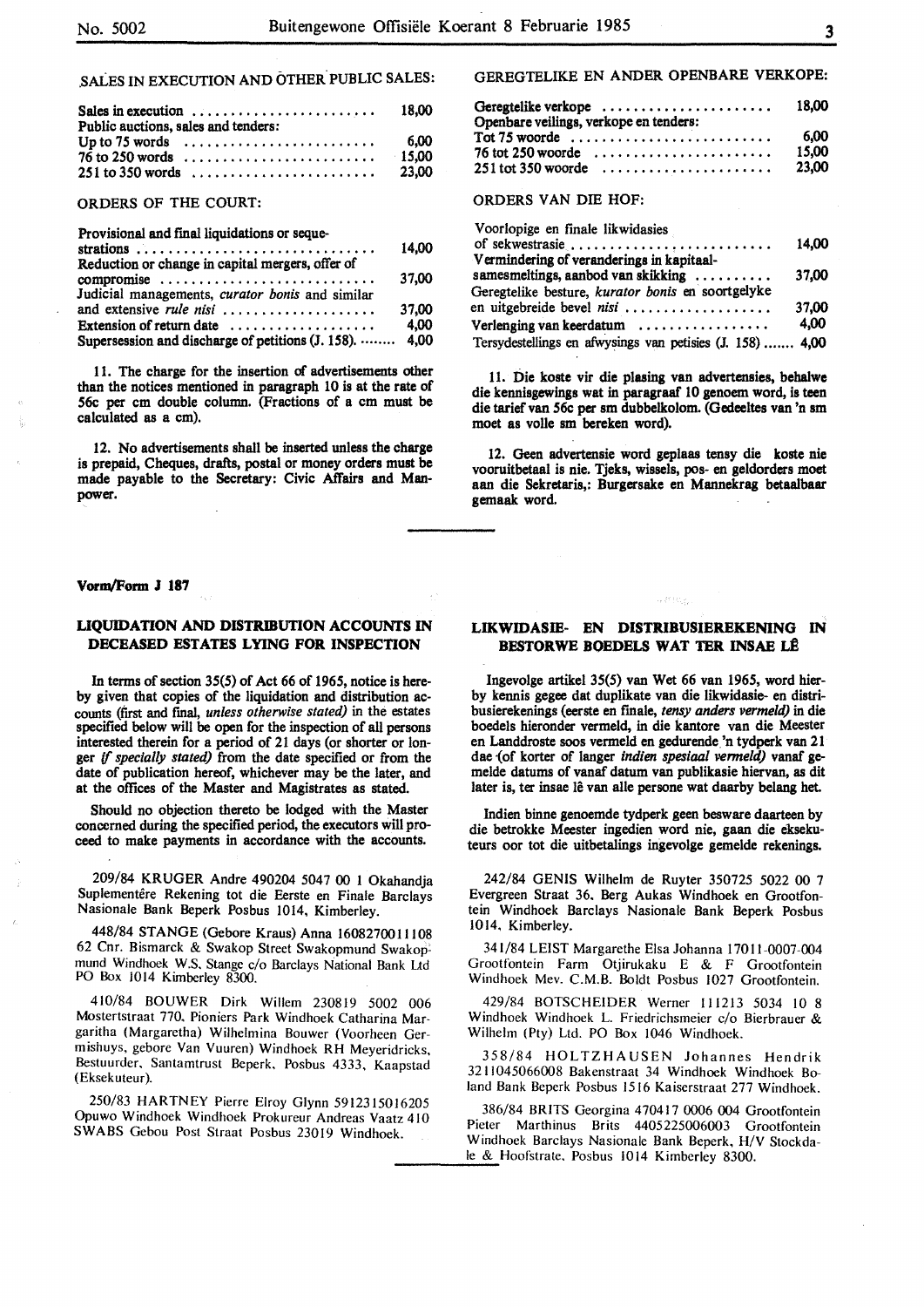4

#### **VonQ/Form J 193**

# **NOTICE TO CREDITORS** IN **DECEASED ESTATES**

All persons having claims against the estates mentioned below are hereby called upon to lodge their claims with the executors concerned, within 30 days (or otherwise as indicated) calculated from the date of publication hereof. The information is given in the following order: Estate number, surname and christian names, date of birth. identity number, last address, date of death; surviving spouse's names, surname date of birth and identity number; name and address of executor or authorised agent, period allowed for lodgement of *claims* if *other than 30 days.* 

495/84 Windhoek RECHNER Frank (also known as Franc) Eric 23-06-1917 170623 5007 003 4 Chopin Street, Windhoek 23-09-1984 Nancy Rechner 17-02-1922 220217 0059 000 RH Meyeridricks, Manager, Santamtrust Limited, PO Box 4333 Cape Town (Executor).

## **KENNISGEWING AAN KREDITEURE IN BESTOR-WE BOEDELS**

Aile persone wat vorderinge het teen die boedels hieronder vermeld, word hierby versoek om hul vorderinge by die betrokke eksekuteurs en binne 'n tydperk van 30 dae (of andersins soos aangedui) gereken vanaf die datum van publikasie hiervan in te lewer. Die inligting word verstrek in die volgorde: Boedelnommer, familienaam en voorname, geboortedatum, persoonsnommer, laaste datum, familienaam, geboortedatum en persoonsnommer; naam en adres van eksekuteurs of gemagtigde agent, tydperk toegelaat vir lewering van vorderings *indien anders as 30 dae.* 

8552/84/ ASR/8 Cape Town ANGUS Alfred, Ernest 12/9/1915 150912 5028 00 0 424 Paulsmeier Flats 15th Road Walvisbay 9190 l0/l 1/1984 H.L. Hatz (Executor) PO Box 1851 Windhoek 9000.

538/84 LESAR William George 29-7-1923 2307290100028 Gross Barmen Possak 2161 Okahandja 15 November 1984 Barbara Lesar gebore Lubowski 4 Maart 1953 5303040100207 Andrew Theunissen Posbus 31 IO Windhoek 30 dae Theunissen & Van Wyk Posbus 3 110 Windhoek.

#### **Vorm/Form 1**

# **APPOINTMENT OF** TRUSTEES **AND LIQUIDATORS AND PROOF OF** CLAIMS **IN SEQUESTRATED ESTATES OR COMPANIES** BEING WOUND UP

Pursuant to sections 40(3), 56(3) and 77 of the Insolvency Act, 1936, sections 129, 179 and 182 of the Companies Act, 1973, notice is hereby given that the persons mentioned below have been appointed trustees or liquidators, as the case may be and the persons indebted to the estates or companies are required to pay their debts to them forthwith unless otherwise indicated.

Meetings of creditors or contributories of the said estates or companies will be held on the dates and at the times and places mentioned below, for proof of claims against the estates or companies, for the purpose of receiving the trustees' or liquidators' reports as to the affairs and conditions of the estates or companies and for giving the trustees or liquidators directions concerning the sale or recovery of any parts of the estates or assets of the companies or concerning any matter relating to the administration thereof.

The particulars are given in the following order: Number of estate/company; name and description of estate/company; name and address of trustee or liquidator and date, hour and place of meeting and period within which debt must be paid, if this is not to be done forthwith.

## **AANSTELLING VAN KURATORS EN LIKWI-DATEURS EN BEWYS VAN VORDERINGS** IN **GESEKWESTREERDE BOEDELS OF MAAT-SKAPPYE IN LIKWIDAISE**

Ingevolge artikels 40(3), 56(3) en 77 van die Insolvensiewet, 1936, artikels 129, 179 en 182 van die Maatskappywet, 1-926 en artikels 339, 366, 375(5) (b) en 402 van die Maatskappywet, 1973, word hierby kennis gegee dat die persone hieronder vermeld as kurators of likwidateurs aangestel is, na gelang van die geval, en dat persone wat enigiets aan die hoedels of maatskappye verskuldig is die skulde, tensy anders vermeld, onmiddellik by genoemde kurators of likwidateurs moet betaal. Byeenkomste van skuldeisers of kontribuante van genoemde boedels of maatskappye sal gehou word op die datums, ure en plekke hieronder vermeld vir die bewys van vorderings teen die boedels of maatskappye, vir die ontvangs van die verslae van die kurators of Iikwidateurs oor die sake en toestand van die boedels of maatskappye en om opdragte aan die kurators of likwidateurs uit te reik betreffende die verkoop of opvordering van gedeeltes van die boedels of bates van die maatskappye of betreffende aangeleenthede rakende die beheer daarvan.

Die besonderhede word verstrek in die volgorde: Nommer van boedel/maatskappy; naam en adres van kurator of likwidateur, en datum, uur en plek van byeenkoms en tydperk waarin skuld betaal moet word, indien dit nie onmiddellik moet geskied nie.

W16/84 Insolvent Estate G Handke T/A Europahof Hotel Swakopmund IR McLaren Trustee Trust & Mining Co (Pty) Ltd PO Box 82 Windhoek Wednesday 20th February 1985 at the otlice of the Master of the Supreme Court Windhoek C/O Trust & Mining Co (Pty) Ltd PO Box 82 Windhoek 9000.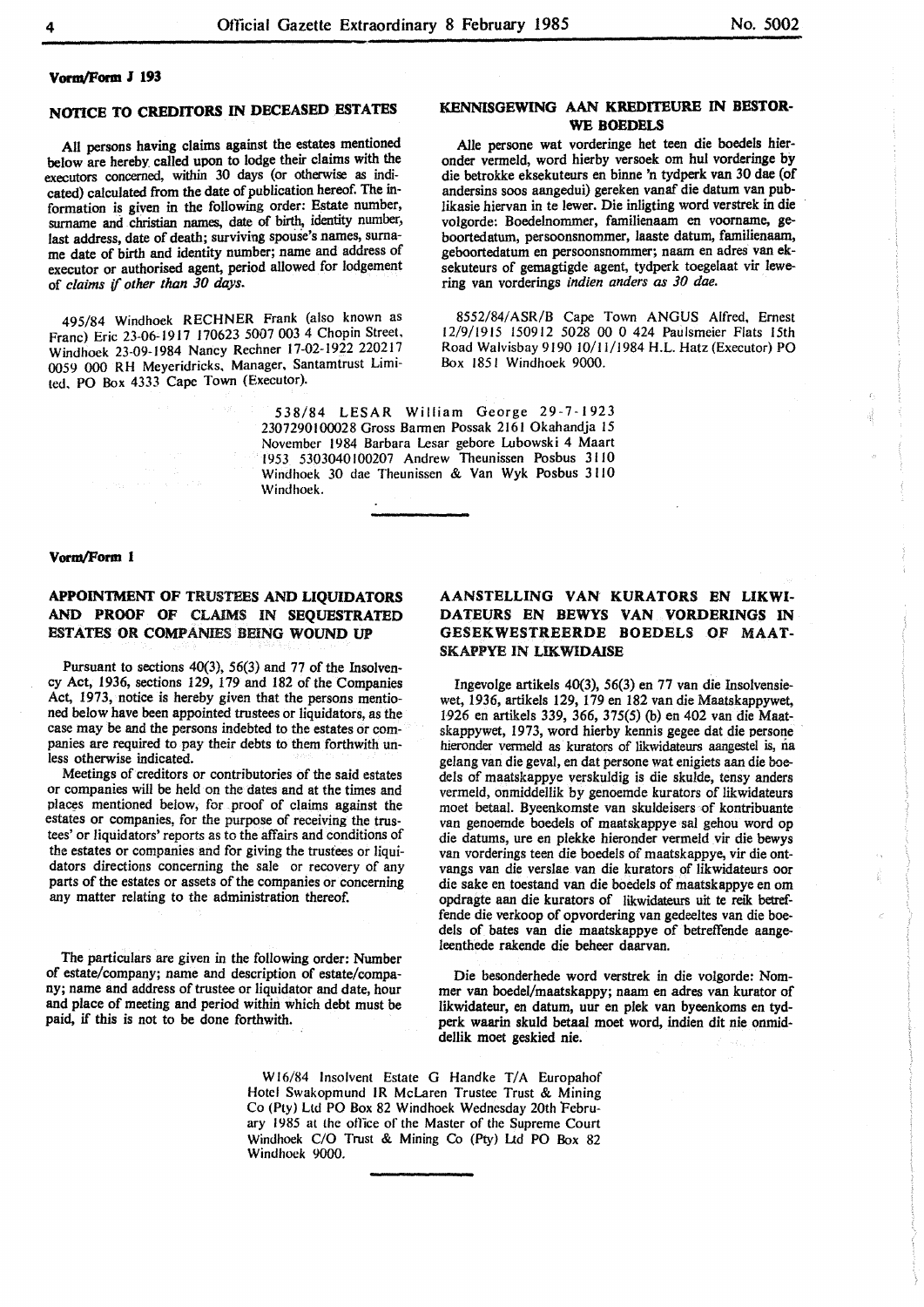## **vonn/Form 297**

#### **NOTICE FOR ELECTION OF EXECUTORS AND/OR TUTORS.**

## **ELECTION OF EXECUTORS AND TUTORS**

The Estates of the Persons mentioned in the subjoined Schedule being unrepresented, interested, parties are hereby given notice by the Master of the Supreme Court of South West Africa, that meetings will be held in several Estates at the dates, times and places specified, for the purpose of selecting some Person or Persons, for approval by the respective Master, as fit and proper to be appointed by them as Executors or Tutors, as the case may be.

Meetings in a town in which there is a Master's Office, will be held before the Master; elsewhere they will be held before the Magistrate.

N.B. - Items indicated by a\* on the left hand side, denote the election of a Tutor; otherwise an Executor is to be elected.

#### KENNISGEWING VIR VERKIESING VAN EKSEKU-**TEURS EN/OF VOOGDE**

# **VERKIESING VAN EKSEKUTEURS EN VOOGDE**

Aangesien die Boedels van die Persone vermeld in onderstaande Bylae nie verteenwoordig is nie, word hierby deur Meester van die Hooggeregshof van Suidwes-Afrika aan belanghebbendes kennis gegee, dat byeenkomste ten opsigte van die verskillende Boedels op die datums, tye en plekke vermeld, gehou sal word met die doel om 'n Persoon of Persone te kies vir goedkeuring deur die Meester as geskik en bekwaam om deur horn aangestel te word as Eksekuteurs of V oogde, na gelang van omstandighede.

In 'n stad waarin 'n Kantoor van 'n Meester is, word die byeenkoms voor die Meester gehou en in ander plekke voor die Landdros.

L.W. - Items aan die linkerkant moet 'n \* gemerk, dui aan die verkiesing van 'n Voog; andersins word 'n Eksekuteur gekies.

27/85 WHllTLES: William John Onderwyser Meester van die Hooggeregshof Windhoek 1985-02-22 1984-11-19 IOhOO Suidwes-Afrika Meester van die Hooggeregshof P. Sak Xl3190 Windhoek 9000.

#### **Voran/Form 2**

## **MEETING OF CREDITORS IN SEQUESTRATED ESTATES OR COMPANIES BEING WOUND UP**

Pursuant to section 41 and 42 of the Insolvency Act, 1936, section 179 and 182 of the Companies Act, 1926, and section 339 and 366 of the Companies Act, 1973, notice is hereby given that a meeting of creditors will be held in the sequestrated estate or companies being wound up mentioned below, indicating the number of estate/company: the name and description of estate/company; the date, hour and place of meeting and the purpose of meeting.

Meetings in a place in which there is a Master's Office, will be held before the Master; elsewhere they will be held before the Magistrate.

## **BYEENKOMS VAN SKULDEISERS IN GESEK-WESTREERDE BOEDELS OF MAATSKAPPYE IN LIKWIDASIE**

Ingevolge artikels 41 en 42.van die Insolvensiewet, 1936, artikels 179 en 182 van die Maatskappywet, 1926, en artikels 339 en 336 van die Maatskappywet, 1973, word hierby kennis gegee dat 'n byeenkoms van skuldeisers in die gesekwestreerde boedels of maatskappye in likwidasie hieronder vermeld, gehou sal word met aanduiding van die nommer van boedel/maatskappy; die naam en beskrywing van boedel/maatskappy; die datum, uur en plek van byeenkoms en die doe! van byeenkoms.

In 'n plek waarin 'n kantoor van 'n Meester is, word die byeenkoms voor die Meester gehou en in ander plekke voor die Landdros.

W22/84 Insolvent Estate HJF Van Dyk *TIA* Visser Ford Motors Wednesday. 20th February 1985 at 10h00 am at the office of the Master of the Supreme Court Windhoek Special Meeting of Creditors for proof of Further Claims D O'N Mathews Trustee Trust & Mining Co (Ply) Ltd PO Box 82 Windhoek 9000.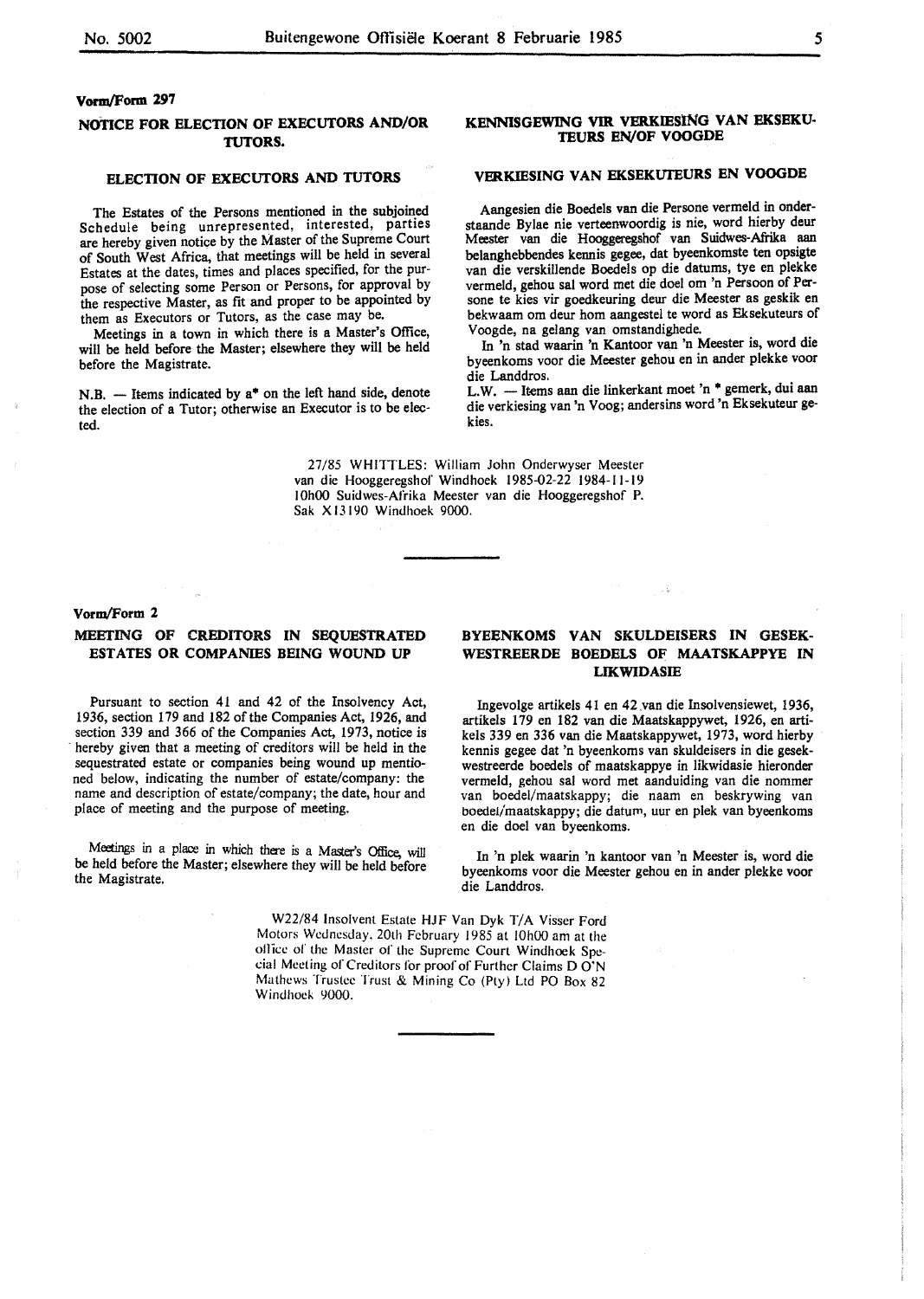$\langle \cdot \rangle$ ł

#### **Vorm/Form 517**

## **NOTICE TO CREDITORS IN DECEASED ESTATES**

All persons having claims against the estates specified in the schedule, are called upon to lodge their claims with the , executors concerned within a period of 30 days (or otherwise as indicated) from the date of publication hereof.

24/85 JURGENS Adriaan Samuel Albertus 18/10/191 l 111018 5005 00 2 Windhoek 3/1/1985 Jurgens Maria Magdalena Standard Bank SWA Bpk (Geregistreerde Handelsbank) Trusteetak Posbus 2164. Windhoek 9000 30 dae Windhoek SWA.

18/85 JANSEN Izak Jacob 26/8/1911 I 10826 5014 00 l Okahandja 7/ 1/85 Jansen Margaretha Wilhelmina Agent for executrix Standard Bank SWA Ltd. (Registered Commercial Bank) Trustee Branch PO Box 2164 Windhoek 9000 30 Windhoek SWA.

## **KENNISGEWING AAN KREDITEURE IN BESTOR-WE BOEDELS**

Alle persone wat vorderinge het teen die boedels in die bylae vermeld, word versoek om sodanige vorderings binne 'n tydperk van JO dae (of andersins soos aangedui) vanaf die datum van publikasie hiervan by die betrokke eksekuteurs in te !ewer.

321/84 DREYER Abraham Johannes 24/8/1941 410824 5033 00 3 Otjiwarongo 21/7/1984 30 Windhoek SWA

SNYMAN Gerrit 3/12/1913 1312035013000 Windhoek 9/12/84 Agent for Executrix Standard Bank SWA Ltd (Registered Commercial Bank) Trustee Branch PO Box 2164 Windhoek 9000 30 Windhoek SWA.

#### SALES IN EXECUTION AND OTHER PUBLIC SALES - SALES IN EXECUTION -

IN THE MAGISTRATE'S COURT FOR THE DIS-TRICT OF WINDHOEK HELD AT WINDHOEK CASE NO. 5065/1984

In the maller between:

SOUTH WEST AFRICAN BUILDING SOCIETY

**Plaintiff** 

and

VICTOR NEVILLE EVERETT SHORT

Dcfondanl

Pursuant lo a judgment granted by the abovenamed Honourable Court on the 16th day of OCTOBER 1984. the following fixed property will be sold by the Court Messenger. Windhoek. on FRIDAY. the 22nd day of FEBRUARY. 1985. al 9h00 a.m. in front of the Magistrate's Court Building. Windhoek:

CERTAIN: Erf No. 341. Pionierspark

SITUATE: in the Municipality of Windhoek Registration Division "K" South West Africa

together with all existing improvements thereon.

Take notice further that the "Conditions of Sale" will be open lo inspection at lhe ollice of the Court Messenger at Windhock and at the Offices of Plaintiff and Plaintiff's Attorneys at Windhoek.

> E.H. PFEIFER FISHER. **QUARMBY** & PFEIFER Allorneys for Plaintifl: **S.W.A.** Building Society Building. Post Street. P.O. Box 37. **WINDHOEK**  9000

## SALES IN EXECUTION AND OTHER PUBLIC SALES - SALES IN EXECUTION -

IN THE MAGISTRATE'S COURT FOR THE DISTRICT OF WINDHOEK HELD AT WINDHOEK CASE NO. 4092/84

In the matter bet ween:

SOUTH WEST AFRICAN BUILDING SOCIETY

Plaintiff

and

# BENNETI ASPARA

Defendant

Pursuant to a Judgement granted by the abovenamed Honourable Court on the 3rd day of OCTOBER 1984, the following fixed property will be sold by the Court Messenger, Windhoek. on FRIDAY. the 22nd day of FEBRUARY 1985. al 9h00 a.m. in front of the Magistrate's Court Building. Windhoek:

CERI t\lN: Erf No. 3587 (Extension No. 14) Katutura

SITUATE: in the Municipality of Windhoek Registration Division "K" South West Africa

together with all existing improvements thereon.

lake notice further that the "Conditions of Sale" will be open to inspection al the oflice of the Court Messenger at Windhoek and at the Offices of Plaintiff and Plaintiffs Attorneys al Windhoek.

> **E.H.** Pfeifer FISHER. **QUARMBY** & PFEIFER Allorneys for Plaintiff S.W.A. Building Society Bldg. Post Street P.O. Box 37 WINDHOEK.